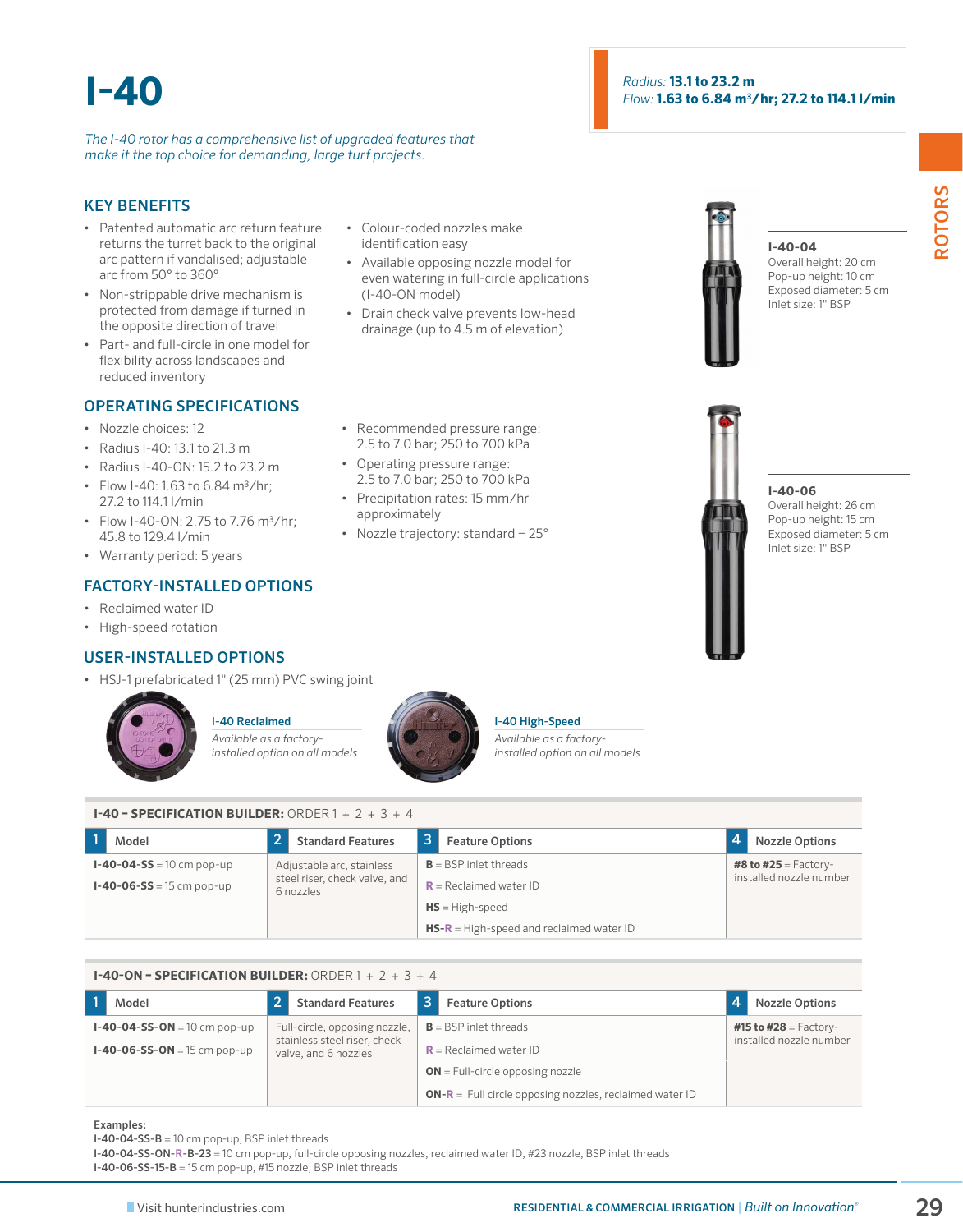| Nozzle                                                         | Pressure<br>Radius<br>Flow<br>Precip mm/hr |            |              |              |                |          |          | Nozzle          | Flow<br>Pressure<br>Radius |            |              |                | Precip mm/hr   |          |          |            |
|----------------------------------------------------------------|--------------------------------------------|------------|--------------|--------------|----------------|----------|----------|-----------------|----------------------------|------------|--------------|----------------|----------------|----------|----------|------------|
|                                                                | bar                                        | kPa        | m            |              | $m^3/hr$ l/min |          | ▲        |                 | bar                        | kPa        | m            | $m^3/hr$ l/min |                |          | ▲        |            |
|                                                                | 2.5                                        | 250        | 13.1         | 1.63         | 27.2           | 19       | 22       |                 | 2.5                        | 250        | 12.2         | 1.63           | 27.2           | 22       | 25       | 000<br>000 |
| $08^\circ$                                                     | 3.0                                        | 300        | 13.4         | 1.80         | 30.0           | 20       | 23       | $08^\circ$      | 3.0                        | 300        | 12.5         | 1.80           | 30.0           | 23       | 27       |            |
| (40)                                                           | 3.5                                        | 350        | 13.7         | 1.94         | 32.3           | 21       | 24       | (40)            | 3.5                        | 350        | 12.8         | 1.94           | 32.3           | 24       | 27       |            |
|                                                                | 4.0                                        | 400        | 14.0         | 2.06         | 34.4           | 21       | 24       |                 | 4.0                        | 400        | 12.8         | 2.06           | 34.4           | 25       | 29       |            |
| Lt. Brown                                                      | 4.5                                        | 450        | 14.0         | 2.18         | 36.3           | 22       | 26       | Lt. Brown       | 4.5                        | 450        | 13.1         | 2.18           | 36.3           | 25       | 29       |            |
|                                                                | 5.0                                        | 500        | 14.3         | 2.29         | 38.2           | 22       | 26       |                 | 5.0                        | 500        | 13.4         | 2.29           | 38.2           | 25       | 29       | Standard/  |
|                                                                | 5.5                                        | 550        | 14.6         | 2.41         | 40.2           | 23       | 26       |                 | 5.5                        | 550        | 13.4         | 2.41           | 40.2           | 27       | 31       | High-Speed |
|                                                                | 3.0                                        | 300        | 14.6         | 2.20         | 36.6           | 21       | 24       |                 | 3.0                        | 300        | 13.4         | 2.20           | 36.6           | 34       | 28       |            |
| 10 <sup>°</sup><br>$\bullet$                                   | 3.5                                        | 350        | 14.9         | 2.37         | 39.4           | 21       | 24       | 10 <sub>o</sub> | 3.5                        | 350        | 13.7         | 2.37           | 39.4           | 25       | 29       |            |
| (41)                                                           | 4.0                                        | 400        | 15.2         | 2.52         | 42.0           | 22       | 25       | (41)            | 4.0                        | 400        | 14.0         | 2.52           | 42.0           | 26       | 30       |            |
| Lt. Green                                                      | 4.5                                        | 450        | 15.5         | 2.67         | 44.5           | 22       | 25       | Lt. Green       | 4.5                        | 450        | 14.0         | 2.67           | 44.5           | 27       | 31       |            |
|                                                                | 5.0                                        | 500        | 15.5         | 2.81         | 46.8           | 23       | 27       |                 | 5.0                        | 500        | 14.3         | 2.81           | 46.8           | 27       | 32       |            |
|                                                                | 5.5                                        | 550        | 15.8         | 2.96         | 49.3           | 24       | 27       |                 | 5.5                        | 550        | 14.6         | 2.96           | 49.3           | 28       | 32       |            |
|                                                                | 6.0                                        | 600        | 16.2         | 3.08         | 51.4           | 24       | 27       |                 | 6.0                        | 600        | 14.6         | 3.08           | 51.4           | 29       | 33       |            |
|                                                                | 3.0                                        | 300        | 14.9         | 2.36         | 39.4           | 21       | 24       |                 | 3.0                        | 300        | 13.7         | 2.36           | 39.4           | 25       | 29       |            |
| 13<br>$\circ$                                                  | 3.5                                        | 350        | 15.2         | 2.55         | 42.6           | 22       | 25       | 13<br>$\circ$   | 3.5                        | 350        | 14.0         | 2.55           | 42.6           | 26       | 30       |            |
| (42)                                                           | 4.0                                        | 400        | 15.5         | 2.73         | 45.5           | 23       | 26       | (42)            | 4.0                        | 400        | 14.3         | 2.73           | 45.5           | 27       | 31       |            |
| Lt. Blue                                                       | 4.5                                        | 450        | 15.5         | 2.90         | 48.3           | 24       | 28       | Lt. Blue        | 4.5                        | 450        | 14.3         | 2.90           | 48.3           | 28       | 33       |            |
|                                                                | 5.0                                        | 500        | 15.8         | 3.06         | 51.0           | 24       | 28       |                 | 5.0                        | 500        | 14.6         | 3.06           | 51.0           | 29       | 33       |            |
|                                                                | 5.5                                        | 550        | 16.2         | 3.23         | 53.9           | 25       | 29       |                 | 5.5                        | 550        | 14.9         | 3.23           | 53.9           | 29       | 33       |            |
|                                                                | 6.0                                        | 600        | 16.5         | 3.38         | 56.3           | 25       | 29       |                 | 6.0                        | 600        | 14.9         | 3.38           | 56.3           | 30       | 35       |            |
|                                                                | 3.0                                        | 300        | 16.2         | 2.93         | 48.8           | 22       | 26       |                 | 3.0                        | 300        | 15.2         | 2.93           | 48.8           | 25       | 29       |            |
| 15                                                             | 3.5                                        | 350        | 16.5         | 3.19         | 53.2           | 24       | 27       | 15              | 3.5                        | 350        | 15.5         | 3.19           | 53.2           | 26       | 30       |            |
| (43)                                                           | 4.0                                        | 400        | 16.8         | 3.44         | 57.3           | 24       | 28       | (43)            | 4.0                        | 400        | 15.8         | 3.44           | 57.3           | 27       | 32       |            |
| Grey                                                           | 4.5                                        | 450        | 17.1         | 3.67         | 61.2           | 25       | 29       | Grey            | 4.5                        | 450        | 15.8         | 3.67           | 61.2           | 29       | 34       |            |
|                                                                | 5.0                                        | 500        | 17.4         | 3.89         | 64.9           | 26       | 30       |                 | 5.0                        | 500        | 16.2         | 3.89           | 64.9           | 30       | 34       |            |
|                                                                | 5.5                                        | 550        | 18.0         | 4.14         | 68.9           | 26       | 30       |                 | 5.5                        | 550        | 16.5         | 4.14           | 68.9           | 31       | 35       |            |
|                                                                | 6.0                                        | 600        | 18.3         | 4.34         | 72.4           | 26       | 30       |                 | 6.0                        | 600        | 16.5         | 4.34           | 72.4           | 32       | 39       |            |
|                                                                | 6.2                                        | 620        | 18.3         | 4.43         | 73.8           | 26       | 31       |                 | 6.2                        | 620        | 16.5         | 4.43           | 73.8           | 33       | 38       |            |
|                                                                | 3.5                                        | 350        | 18.6         | 4.48         | 74.6           | 26       | 30       |                 | 3.5                        | 350        | 16.8         | 4.48           | 74.6           | 32       | 37       |            |
| 23                                                             | 4.0                                        | 400        | 18.9         | 4.76         | 79.4           | 27       | 31       | 23 <sub>o</sub> | 4.0                        | 400        | 17.4         | 4.76           | 79.4           | 32       | 36       |            |
| (44)                                                           | 4.5                                        | 450        | 19.2         | 5.03         | 83.9           | 27       | 32       | (44)            | 4.5                        | 450        | 17.7         | 5.03           | 83.9           | 32       | 37       |            |
| Dk. Green                                                      | 5.0                                        | 500        | 19.5         | 5.29         | 88.1           | 28       | 32       | Dk. Green       | 5.0                        | 500        | 17.7         | 5.29           | 88.1           | 34       | 39       |            |
|                                                                | 5.5                                        | 550        | 19.8         | 5.56         | 92.7           | 28       | 33       |                 | 5.5                        | 550        | 18.0         | 5.56           | 92.7           | 34       | 40       |            |
|                                                                | 6.0                                        | 600        | 20.1         | 5.79         | 96.5           | 29       | 33       |                 | 6.0                        | 600        | 18.3         | 5.79           | 96.5           | 35       | 40       |            |
|                                                                | 6.2                                        | 620        | 20.1         | 5.89         | 98.1           | 29       | 34       |                 | 6.2                        | 620        | 18.6         | 5.89           | 98.1           | 34       | 39       |            |
|                                                                | 6.5                                        | 650        | 20.1         | 6.01         | 100.2          | 30       | 34       |                 | 6.5                        | 650        | 18.6         | 6.01           | 100.2          | 35       | 40       |            |
|                                                                | 6.9                                        | 690        | 20.4         | 6.19         | 103.2          | 30       | 34       |                 | 6.9                        | 690        | 18.6         | 6.19           | 103.2          | 36       | 41       |            |
| 25 <sub>o</sub>                                                | 3.5                                        | 350        | 19.8         | 4.98         | 83.0           | 25       | 29       | 25 <sub>o</sub> | 3.5                        | 350        | 17.4         | 4.98           | 83.0           | 33       | 38       |            |
| (45)                                                           | 4.0                                        | 400        | 20.1         | 5.33         | 88.7           | 26       | 30       | (45)            | 4.0                        | 400        | 18.0         | 5.33           | 88.7           | 33       | 38       |            |
|                                                                | 4.5                                        | 450        | 20.4         | 5.65         | 94.2           | 27       | 31       |                 | 4.5                        | 450        | 18.3         | 5.65           | 94.2           | 34       | 39       |            |
| Dk. Blue                                                       | 5.0                                        | 500        | 20.7         | 5.96         | 99.3           | 28       | 32       | Dk. Blue        | 5.0                        | 500        | 18.6         | 5.96           | 99.3           | 34       | 40       |            |
|                                                                | 5.5<br>6.0                                 | 550<br>600 | 21.0<br>21.0 | 6.29<br>6.57 | 104.9          | 28<br>30 | 33       |                 | 5.5<br>6.0                 | 550        | 18.9<br>19.2 | 6.29<br>6.57   | 104.9<br>109.6 | 35<br>36 | 41       |            |
|                                                                | 6.2                                        | 620        |              | 6.69         | 109.6<br>111.5 | 30       | 34<br>35 |                 | 6.2                        | 600<br>620 | 19.5         | 6.69           | 111.5          | 35       | 41<br>41 |            |
|                                                                | 6.5                                        | 650        | 21.0<br>21.3 | 6.84         | 114.1          | 30       | 35       |                 | 6.5                        | 650        | 19.5         | 6.84           | 114.1          | 36       | 42       |            |
|                                                                | 6.9                                        | 690        | 21.3         | 7.07         | 117.8          | 31       | 36       |                 | 6.9                        | 690        | 19.5         | 7.07           | 117.8          | 37       | 43       |            |
|                                                                |                                            |            |              |              |                |          |          |                 |                            |            |              |                |                |          |          |            |
| Note:                                                          |                                            |            |              |              |                |          |          |                 |                            |            |              |                |                |          |          |            |
| All precipitation rates calculated for 180° operation. For the |                                            |            |              |              |                |          |          |                 |                            |            |              |                |                |          |          |            |
| precipitation rate for a 360° sprinkler, divide by 2.          |                                            |            |              |              |                |          |          |                 |                            |            |              |                |                |          |          |            |
|                                                                |                                            |            |              |              |                |          |          |                 |                            |            |              |                |                |          |          |            |
|                                                                |                                            |            |              |              |                |          |          |                 |                            |            |              |                |                |          |          |            |
|                                                                |                                            |            |              |              |                |          |          |                 |                            |            |              |                |                |          |          |            |
|                                                                |                                            |            |              |              |                |          |          |                 |                            |            |              |                |                |          |          |            |
|                                                                |                                            |            |              |              |                |          |          |                 |                            |            |              |                |                |          |          |            |
|                                                                |                                            |            |              |              |                |          |          |                 |                            |            |              |                |                |          |          |            |
|                                                                |                                            |            |              |              |                |          |          |                 |                            |            |              |                |                |          |          |            |
|                                                                |                                            |            |              |              |                |          |          |                 |                            |            |              |                |                |          |          |            |
|                                                                |                                            |            |              |              |                |          |          |                 |                            |            |              |                |                |          |          |            |
|                                                                |                                            |            |              |              |                |          |          |                 |                            |            |              |                |                |          |          |            |
|                                                                |                                            |            |              |              |                |          |          |                 |                            |            |              |                |                |          |          |            |
|                                                                |                                            |            |              |              |                |          |          |                 |                            |            |              |                |                |          |          |            |

# **I-40 NOZZLES**

#### Note: